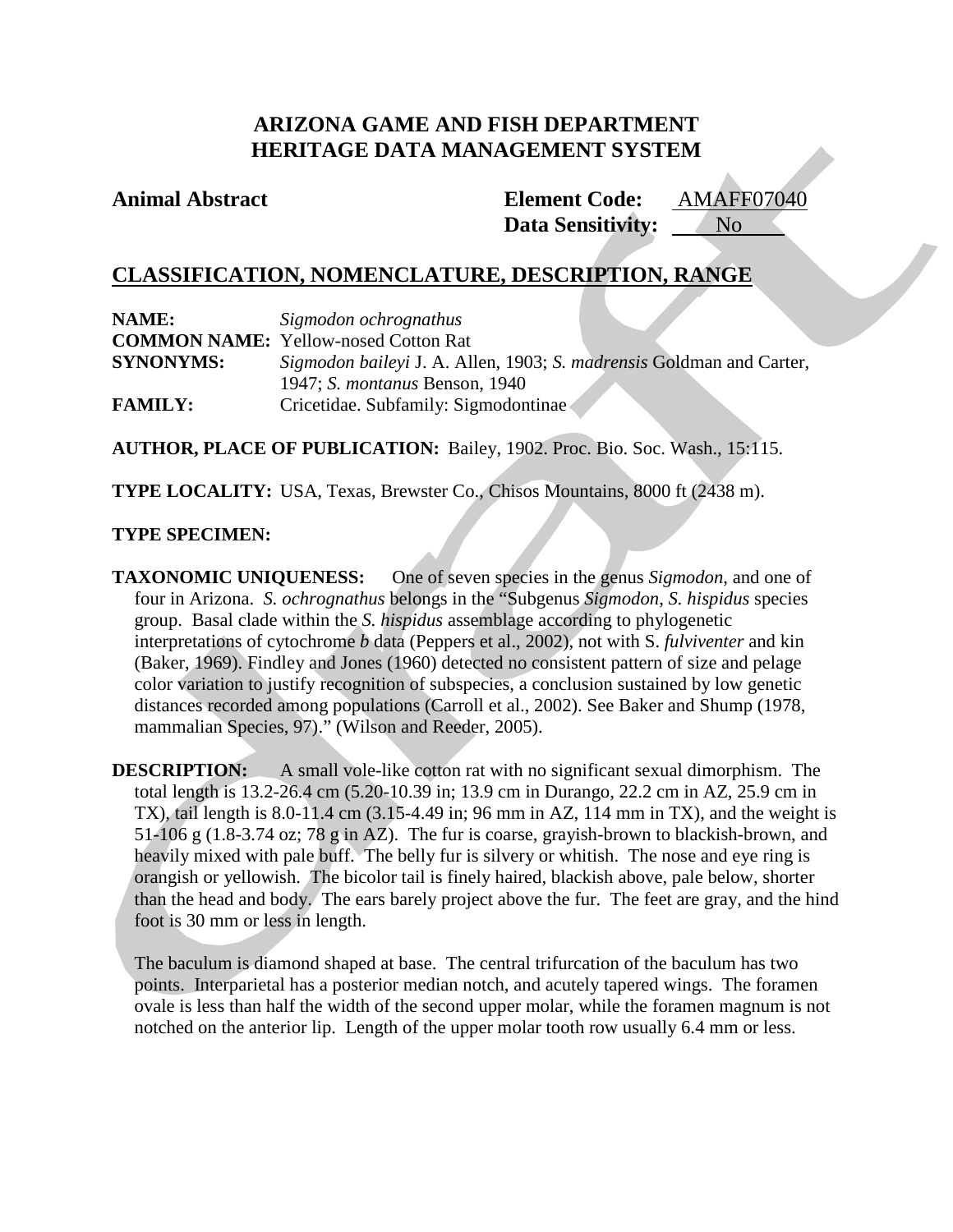# **AGFD Animal Abstract -2-** *Sigmodon ochrognathus*

**AIDS TO IDENTIFICATION:** Yellowish or orangish nose and eye ring separate adult *S. ochrognathus* from all other adult Arizona *Sigmodon*. The smaller size of *S. ochrognathus* (hind foot less than 30 mm) helps distinguish it from *S. arizonae* (hind foot greater than 32 mm) and *S. hispidus* (hind foot 30-32 mm). The dorsal pelage of *S. fulviventer* is speckled and the belly is a buffy color compared to the silvery or whitish belly of *S. ochrognathus*. The tail of *S. fulviventer* is blackish (not bicolored) and the top of the hind feet buffy (not gray). *S. ochrognathus* is rarely found in association with other *Sigmodon* species in Arizona. However, identification of immature animals may be difficult, and distinguishing adult *ochrognathus* from immature *arizonae* or *hispidus* on the basis of external characteristics can be especially difficult due to similar size and coloring. In southeast Arizona, where their ranges and habitat overlap, comparisons of cranium and baculum characteristics with museum specimens of known identification and examination by specialists may be necessary. Hoffmeister (1986:388, 389, 399) lists distinguishing characteristics for *S. ochrognathus* as "palatine slits shorter; interparietal notched along posterior border by supraoccipital [as opposed to un notched]; smaller foramen ovale, ...base of baculum diamond-shaped rather than gradually curved." See also Hoffmeister (1963:440; 1986:389, 399f) for additional descriptions and drawings showing distinguishing characteristics.

## **ILLUSTRATIONS:**

Black and white photo (Hoffmeister 1986:401) Skull and baculum (Hoffmeister 1963) Color photo (Whitaker 1980: plate 141) Color photo (Wilson 1999) Color photo (Tveten *in* [http://www.nsrl.ttu.edu/tmot1/sigmochr.htm\)](http://www.nsrl.ttu.edu/tmot1/sigmochr.htm)

**TOTAL RANGE:** Overall distribution includes southeast Arizona, extreme southwest New Mexico, and Transpecos, Texas, USA, south to C Durango, México; northern outlier population may persist in Guadalupe Mtns, Transpecos, Texas (see Stangle and Dalquest, 1991). (Wilson and Reeder, 2005).

**RANGE WITHIN ARIZONA:** Southeastern Arizona in Cochise, Graham, Pima, and Santa Cruz counties. Current range includes a couple of sites in the Chiricahua Mountains; Leslie Canyon in the Pedregosa Mountains; along the AZ/Mexico border west of the San Pedro River; a couple of sites in the Huachuca Mountains near the AZ/Mexico border; Diablo Mtns in the Santa Rita Mountains; in the Atascosa Mtns and a canyon near Pena Blanca Lake; Marana in Avra Valley; and several sites in the Rincon Mountains.

Historically, much more widespread and with further surveys, may prove to be such. Their historic range include Aravaipa Creek; Baboquivari Mts; many sites NW of Nogales; Patagonia and Patagonia Mountains; many sites in the Santa Rita Mountains; Hot Springs Canyon N of Willcox; Pinaleno Mountains; N Saddle Mtn vicinity in the Canelo Hills; several site in the Chiricahua Mountains; many sites in the Huachuca Mountains; several sites near and along Ruby Road east and west of Pena Blanca Lake; San Rafael Valley along Duquesune Wash and near Lochiel; Santa Catalina Mountains SE Butterfly Peak; Tres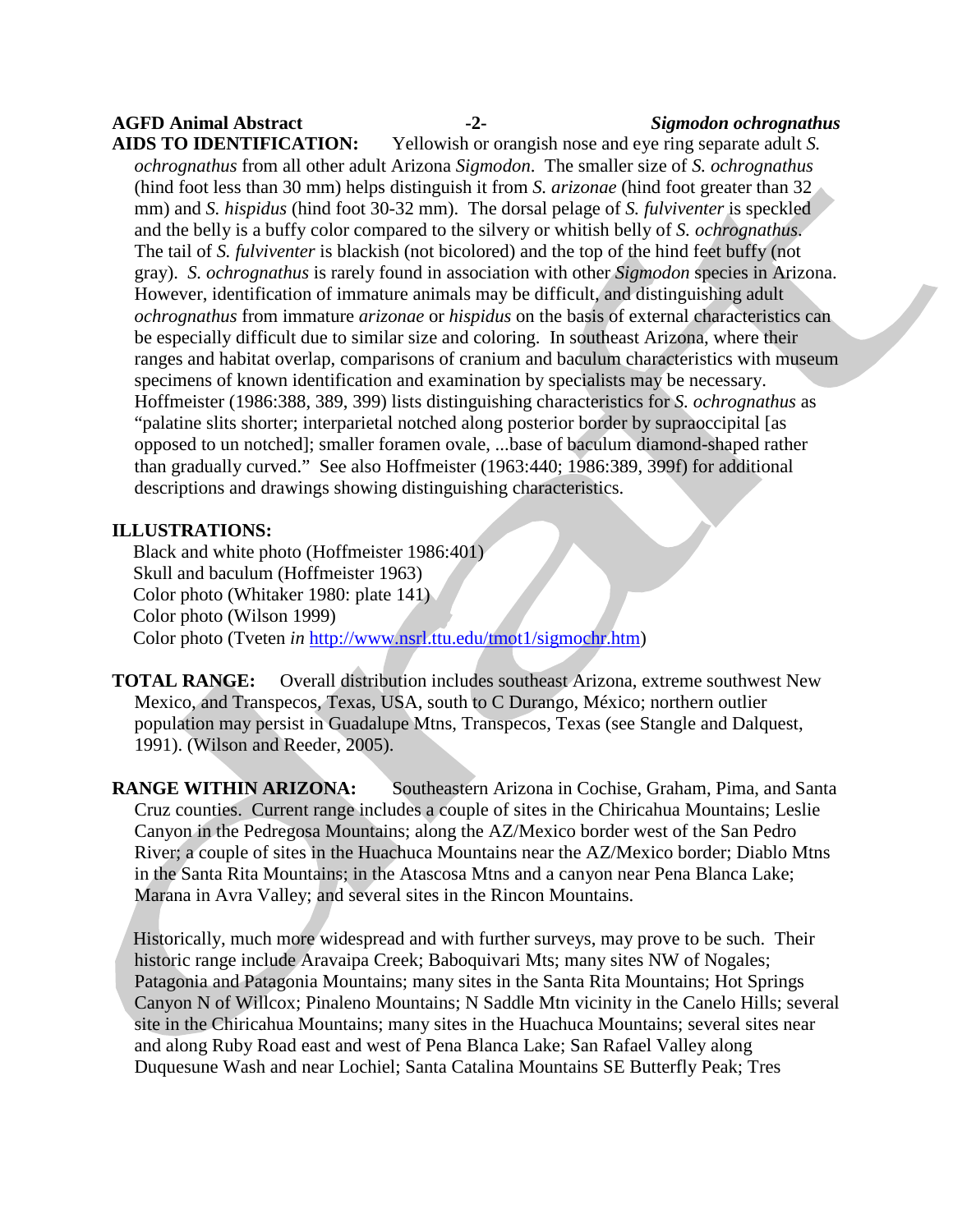**AGFD Animal Abstract -3-** *Sigmodon ochrognathus* Bellotas Canyon S of Arivaca; and Fraguita Wash in the San Luis Mountains. (unpublished data, HDMS, AZ Game and Fish Dept., 2011).

# **SPECIES BIOLOGY AND POPULATION TRENDS**

- **BIOLOGY:** Closely associated with *Thomomys umbrinus* (Southern Pocket Gopher) and *Reithrodontomys fulvescens* (Fulvous Harvest Mouse). May occupy habitat with soil too shallow and rocky for burrowing by other *Sigmodon*; may utilize tunnels abandoned by *T. umbrinus*. Nests are located either underground or in thickets of grasses. Surface nests are made of grasses, spherical, 20-40 cm (8-16 in) in diameter, and not lined with fine material. They form complex, interconnected runways radiating from nests and burrows. Runways are often more than 25 meters long though not always well defined. They are more active diurnally than at night. The home range for an adult male tagged in the Chiricahua Mountains by Hardin et al. (1970) was 31,450 square feet.
- **REPRODUCTION:** Reproduction apparently can occur throughout most of the year (except, at least in Arizona, during the most arid portions of the summer), and females as young as 45 days of age sometimes breed. Gestation lasts about 34 days. There are 2-6 young in litter and these young (rather than being naked, blind and helpless like those of most other mice and rats) are amazingly precocial at birth. Within a few hours, a newborn looks and acts like a miniature adult. Weaning occurs by 15 days or earlier, but the young cotton rat may begin eating vegetation when it is as young as 8 days. (Wilson and Ruff, 1999).
- **FOOD HABITS:** Grasses make up their main diet (especially *Bouteloua gracilis*), however prickly pear fruit is reported to be a popular food item when and where it occurs. Succulent plants probably provide needed moisture, since they apparently do not require free water. They are thought to take only small amounts of individual plants, since no particularly destructive effect upon vegetation was noted by Hoffmeister (1963).
- **HABITAT:** *Sigmodon ochrognathus* inhabits grassy, dry, rocky slopes in or near the oak woodland belt, as well as montane meadows within ponderosa pine and Douglas fir forests. They live under more xeric conditions than any other *Sigmodon*. Grasses are often sparse and scattered in clumps with beargrass, agave or yuccas. Slopes are often up to 40 degrees.
- **ELEVATION:** In Arizona, elevation ranges from 1,998 8,800 feet (609-2,682 m). (unpublished data, HDMS, AZ Game and Fish Dept. 2011).
- PLANT COMMUNITY: Madrean evergreen woodland, and semidesert grassland. Predominant large plants are *Quercus emoryi, Agave, Nolina, Cowania mexicana, Mimosa, Opuntia*, and *Yucca*. Other plants providing cover and food are *Bouteloua gracilis, B. curtipendula, Aristida, Heteropogon contortus, Muhlenbergia, Senecio longilobus, Grindelia aphanactis*, and *Eleocharis*.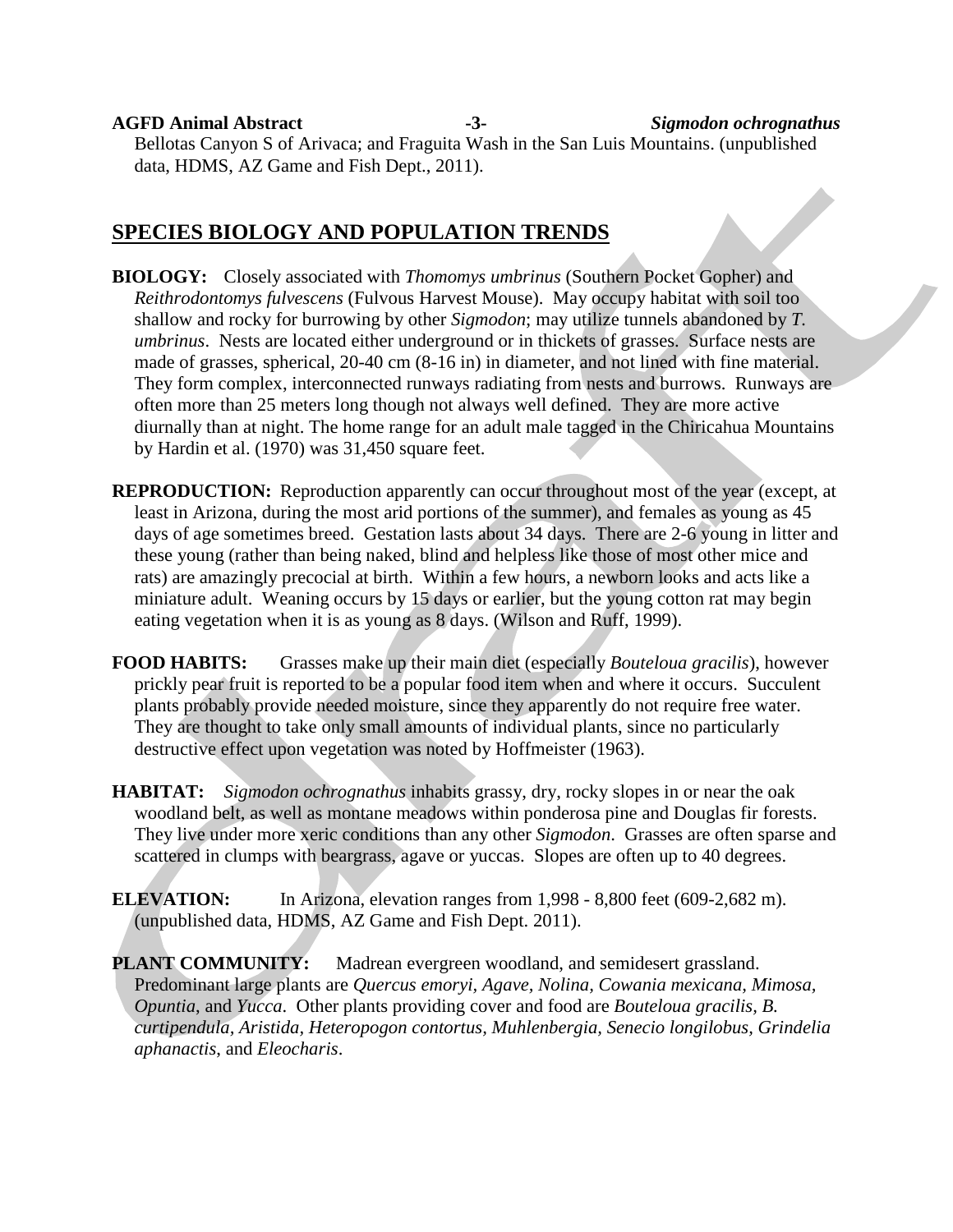**AGFD Animal Abstract -4-** *Sigmodon ochrognathus* **POPULATION TRENDS:** Unknown in Arizona. Rappole and Tipton (1987), reported populations in Texas to have declined. The yellow-nosed cotton rat has expanded its range northward in the past 100 years. Surprisingly, this expansion has sometimes occurred across gaps of habitat that seem quite unsuitable.

# **SPECIES PROTECTION AND CONSERVATION**

**ENDANGERED SPECIES ACT STATUS:** None (USDI, FWS 1996)

**STATE STATUS:** None

[C2 USDI, FWS 1991] **OTHER STATUS:** Forest Service Sensitive (USDA, FS Region 3 2007)

**MANAGEMENT FACTORS:** *Sigmodon ochrognathus* may be negatively affected by excessive grazing or other factors reducing or eliminating native perennial grasses. In Texas, it was suggested that declines were related to overgrazing (Rappole and Tipton, 1987).

# **PROTECTIVE MEASURES TAKEN:**

- **SUGGESTED PROJECTS:** Inventory surveys needed to determine population distribution, trends, threats, and habitat use. Monitor habitat modification and loss.
- **LAND MANAGEMENT/OWNERSHIP:** BIA Tohono O'odham Nation; BLM Safford and Tucson Field Offices; DOD - Fort Huachuca Military Reservation; FWS – Leslie Canyon National Wildlife Refuge; NPS - Saguaro National Park, Chiricahua and Coronado National Monuments; USFS - Coronado National Forest; State Land Department; TNC - Aravaipa Canyon Preserve; Private.

# **SOURCES OF FURTHER INFORMATION**

#### **REFERENCES:**

- Anderson, S. 1972. Mammals of Chihuahua Taxonomy and Distribution. Bulletin of the American Museum of Natural History. Vol. 148. Article 2. Pp: 358.
- Baker, R.H. 1969. Cotton rats of the *Sigmodon fulviventer* group (Rodentia: Muridae). pp. 177-232. *In Jones J.K. ed. Contributions in Mammalogy. Misc. Publ. Mus. Nat. Hist.* Univ. Kan. Mus. Nat. Hist. Univ. Kan.,51:1-428.
- Baker, R.H. and K.A. Shump. 1978. *Sigmodon ochrognathus*. Mammalian Species 97:1-2, 2 figs. The American Society of Mammalogists.
- Burt, W.H. 1976. A Field Guide to the Mammals. Houghton Mifflin Company, Boston, MA 174-175.
- Cockrum, C.L. 1960. The Recent mammals of Arizona. Univ. of Arizona Press, Tucson. pp. 190f.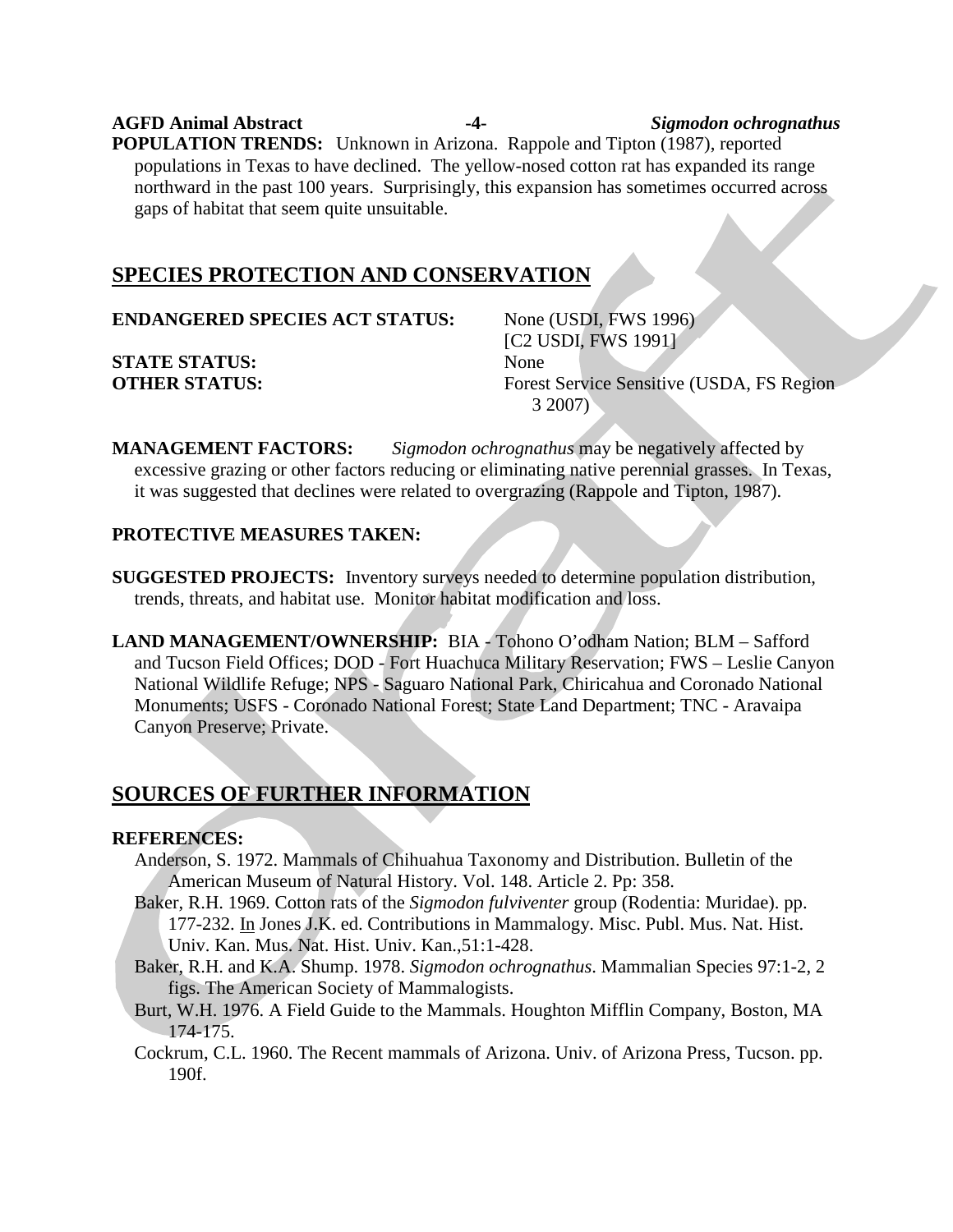**AGFD Animal Abstract -5-** *Sigmodon ochrognathus*

Davis, W.B. 1974. The mammals of Texas. Bull. No. 41. Texas Parks and Wildlife Department, Austin, pp. 216-217.

Elder, F.F.B. and M.R. Lee. 1985. The chromosomes of *Sigmodon ochrognathus* and *S. fuliventer* suggest a realignment of *Sigmodon* species groups. J. Mamm. 66(3):511-518.

Findley, J.S., A.H. Harris, D.E. Wilson and C. Jones. 1975. Mammals of New Mexico. University of New Mexico Press, Albuquerque, pp. 360.

Hall, E.R. 1981. The mammals of North America. John Wiley & Sons, New York, pp. 744- 745.

Hardin, J.W., R.W. Barbour and W.H. Davis. 1970. Observations on the home range of a yellow-nosed cotton rat, *Sigmodon ochrognathus*. Southern Naturalist 14:353-355.

Hoffmeister, D.F. 1963. The yellow-nosed cotton rat, *Sigmodon ochrognathus*, in Arizona. Amer. Mid. Nat. 70(2):429-441.

- Hoffmeister, D.F. 1986. Mammals of Arizona. Univ. of Arizona Press, Tucson and Arizona Game and Fish Department, Phoenix. pp.399-401.
- Hoffmeister, D.F. and W.W. Goodpaster. 1954. The mammals of the Huachuca Mountains, southeastern Arizona. Ill. Biol. Monog. 24(5):1-152.
- NatureServe Explorer: An online encyclopedia of life [web application]. 2001. Version 1.6. Arlington, Virginia, USA: NatureServe. Available: [http://www.natureserve.org/explorer.](http://www.natureserve.org/explorer) (Accessed: May 7, 2003).
- Rappole, J.H. and A.R. Tipton. 1987. An assessment of potentially endangered mammals of Texas. Unpub. report to U.S. Fish and Wildlife Service. Office of Endangered Species. Albuquerque, New Mexico. pp.121-123.
- Schmidly, D.J. 1977. The mammals of Trans-Pecos Texas. Texas A&M University Press, College Station, pp. 225.
- Tveten, J.L. The Mammals of Texas-Online Edition. <http://www.nsrl.ttu.edu/tmot1/sigmochr.htm>
- USDA, Forest Service Region 3. 2007. Regional Forester's List of Sensitive Animals.
- USDI, Fish and Wildlife Service. 1991. Endangered and Threatened Wildlife and Plants; Animal Candidate Review for Listing as Endangered or Threatened Species, Proposed Rule. Federal Register 56(225):58809.
- USDI. Fish and Wildlife Service. 1996. Endangered and Threatened Wildlife and Plants: Review of Plant and Animal Taxa that are Candidates for Listing as Endangered or Threatened Species. Federal Register 61(40):7596-7613.
- Whitaker, J.O. 1980. The Audubon Society field guide to North American mammals. A.A. Knopf. New York. p.484; plate 141.
- Whitaker, J.O. 1996. The Audubon Society field guide to North American mammals. A.A. Knopf. New York. p.609.
- Wilson, D. E. and D. M. Reeder, eds. 2005. Mammal species of the World: A taxonomic and Geographic Reference, Third edition, Volume 1. The Johns Hopkins University Press, Baltimore, Maryland. 1176.
- Wilson D.E., and S. Ruff, eds. 1999. The Smithsonian Book of North American Mammals. Smithsonian Institution Press, Washington, in association with the American Society of Mammalogists, pp 595-596.

#### **MAJOR KNOWLEDGEABLE INDIVIDUALS:**